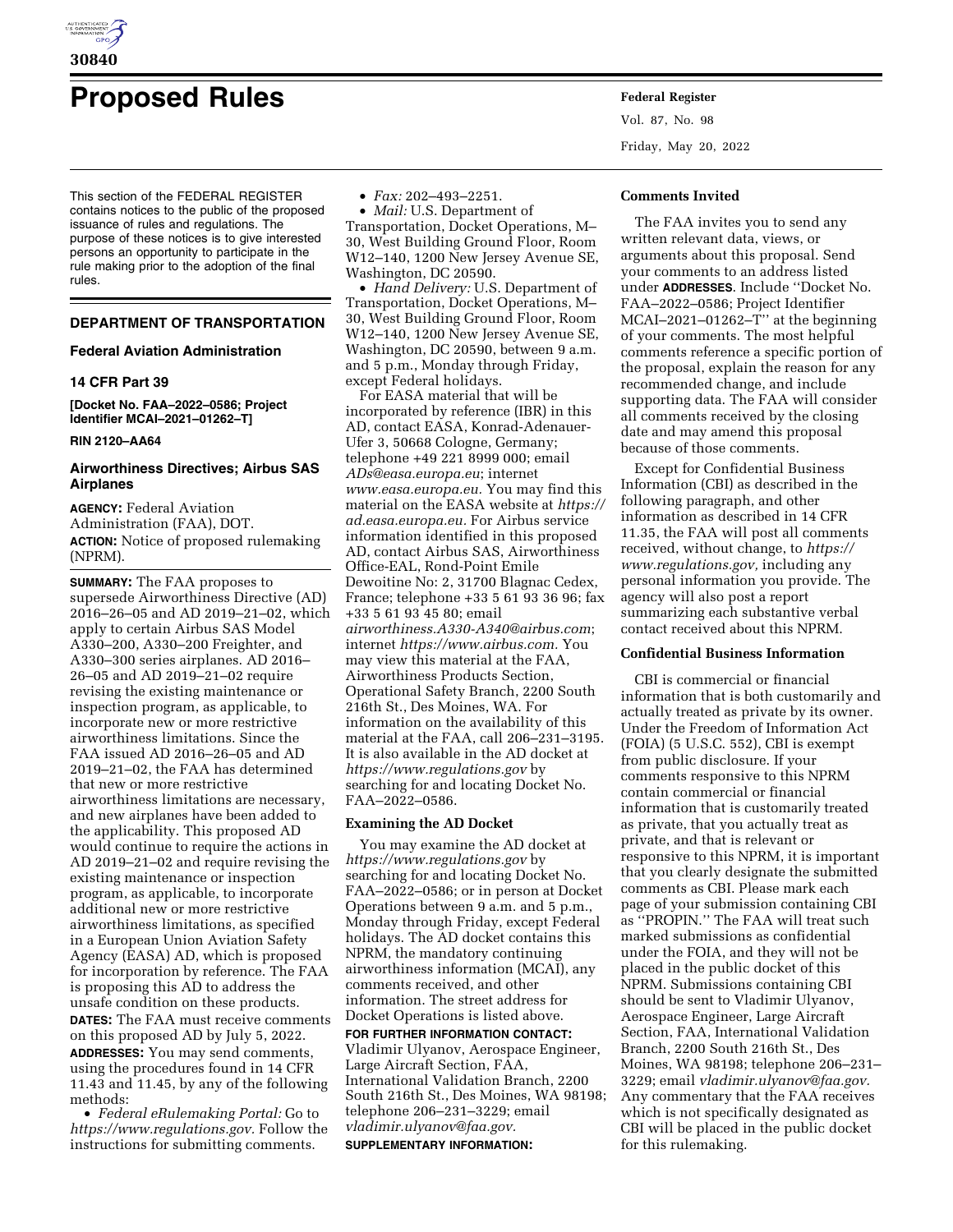# **Background**

The FAA issued AD 2019–21–02, Amendment 39–19768 (84 FR 57313, October 25, 2019) (AD 2019–21–02), which applies to certain Airbus SAS Model A330–200, A330–200 Freighter, and A330–300 series airplanes. AD 2019–21–02 requires revising the existing maintenance or inspection program, as applicable, to incorporate new or more restrictive airworthiness limitations. The FAA issued AD 2019– 21–02 to address a safety-significant latent failure (that is not annunciated) that, in combination with one or more other specific failures or events, could result in a hazardous or catastrophic failure condition. AD 2019–21–02 specifies that accomplishing the revision required by that AD terminates all requirements of 2016–26–05, Amendment 39–18763 (82 FR 1170, January 5, 2017) (AD 2016–26–05).

# **Actions Since AD 2019–21–02 Was Issued**

Since the FAA issued AD 2019–21– 02, the FAA has determined that new or more restrictive airworthiness limitations are necessary.

EASA, which is the Technical Agent for the Member States of the European Union, has issued EASA AD 2021–0248, dated November 15, 2021 (EASA AD 2021–0248) (also referred to as the MCAI), to correct an unsafe condition for all Airbus SAS Model Airbus A330– 201, A330–202, A330–203, A330–223, A330–223F, A330–243, A330–243F, A330–301, A330–302, A330–303, A330– 321, A330–322, A330–323, A330–341, A330–342, A330–343, A330–841, and A330–941 airplanes.

Airplanes with an original airworthiness certificate or original export certificate of airworthiness issued after July 1, 2021, must comply with the airworthiness limitations specified as part of the approved type design and referenced on the type certificate data sheet; this proposed AD therefore does not include those airplanes in the applicability.

This proposed AD was prompted by a determination that new or more restrictive airworthiness limitations are necessary, and that EASA AD 2021– 0248 has added Airbus SAS Model A330–841 and A330–941 airplanes to the applicability. The FAA is proposing this AD to address a safety-significant latent failure (that is not annunciated) that, in combination with one or more other specific failures or events, could result in a hazardous or catastrophic failure condition. See the MCAI for additional background information.

# **Related Service Information Under 1 CFR Part 51**

EASA AD 2021–0248 describes new or more restrictive airworthiness limitations for airplane structures and safe life limits, and adds new models to the applicability.

This proposed AD would also require Airbus A330 Airworthiness Limitations Section (ALS) Part 3-Certification Maintenance Requirements (CMR), Revision 06, dated October 15, 2018; and Airbus A330 ALS Part 3- Certification Maintenance Requirements (CMR), Variation 6.1, dated June 28, 2019; which the Director of the Federal Register approved for incorporation by reference as of November 29, 2019 (84 FR 57313, October 25, 2019).

This material is reasonably available because the interested parties have access to it through their normal course of business or by the means identified in the **ADDRESSES** section.

#### **FAA's Determination**

These products have been approved by the aviation authority of another country and are approved for operation in the United States. Pursuant to the FAA's bilateral agreement with the State of Design Authority, it has notified the FAA of the unsafe condition described in the MCAI referenced above. The FAA is issuing this NPRM after determining that the unsafe condition described previously is likely to exist or develop in other products of these same type designs.

# **Proposed AD Requirements in This NPRM**

This proposed AD would retain the requirements of AD 2019–21–02. This proposed AD would also require revising the existing maintenance or inspection program, as applicable, to incorporate new or more restrictive airworthiness limitations, which are specified in EASA AD 2021–0248 described previously, as proposed for incorporation by reference. Any differences with EASA AD 2021–0248 are identified as exceptions in the regulatory text of this AD.

This proposed AD would require revisions to certain operator maintenance documents to include new actions (*e.g.,* inspections). Compliance with these actions is required by 14 CFR 91.403(c). For airplanes that have been previously modified, altered, or repaired in the areas addressed by this proposed AD, the operator may not be able to accomplish the actions described in the revisions. In this situation, to comply with 14 CFR 91.403(c), the operator must request approval for an alternative

method of compliance (AMOC) according to paragraph (l)(1) of this proposed AD.

# **Explanation of Required Compliance Information**

In the FAA's ongoing efforts to improve the efficiency of the AD process, the FAA developed a process to use some civil aviation authority (CAA) ADs as the primary source of information for compliance with requirements for corresponding FAA ADs. The FAA has been coordinating this process with manufacturers and CAAs. As a result, the FAA proposes to incorporate EASA AD 2021–0248 by reference in the FAA final rule. This proposed AD would, therefore, require compliance with EASA AD 2021–0248 in its entirety through that incorporation, except for any differences identified as exceptions in the regulatory text of this proposed AD. Using common terms that are the same as the heading of a particular section in EASA AD 2021–0248 does not mean that operators need comply only with that section. For example, where the AD requirement refers to ''all required actions and compliance times,'' compliance with this AD requirement is not limited to the section titled ''Required Action(s) and Compliance Time(s)'' in EASA AD 2021–0248. Service information required by EASA AD 2021–0248 for compliance will be available at *<https://www.regulations.gov>* by searching for and locating Docket No. FAA–2022–0586 after the FAA final rule is published.

# **Airworthiness Limitation ADs Using the New Process**

The FAA's process of incorporating by reference MCAI ADs as the primary source of information for compliance with corresponding FAA ADs has been limited to certain MCAI ADs (primarily those with service bulletins as the primary source of information for accomplishing the actions required by the FAA AD). However, the FAA is now expanding the process to include MCAI ADs that require a change to airworthiness limitation documents, such as airworthiness limitation sections.

For these ADs that incorporate by reference an MCAI AD that changes airworthiness limitations, the FAA requirements are unchanged. Operators must revise the existing maintenance or inspection program, as applicable, to incorporate the information specified in the new airworthiness limitation document. The airworthiness limitations must be followed according to 14 CFR 91.403(c) and 91.409(e).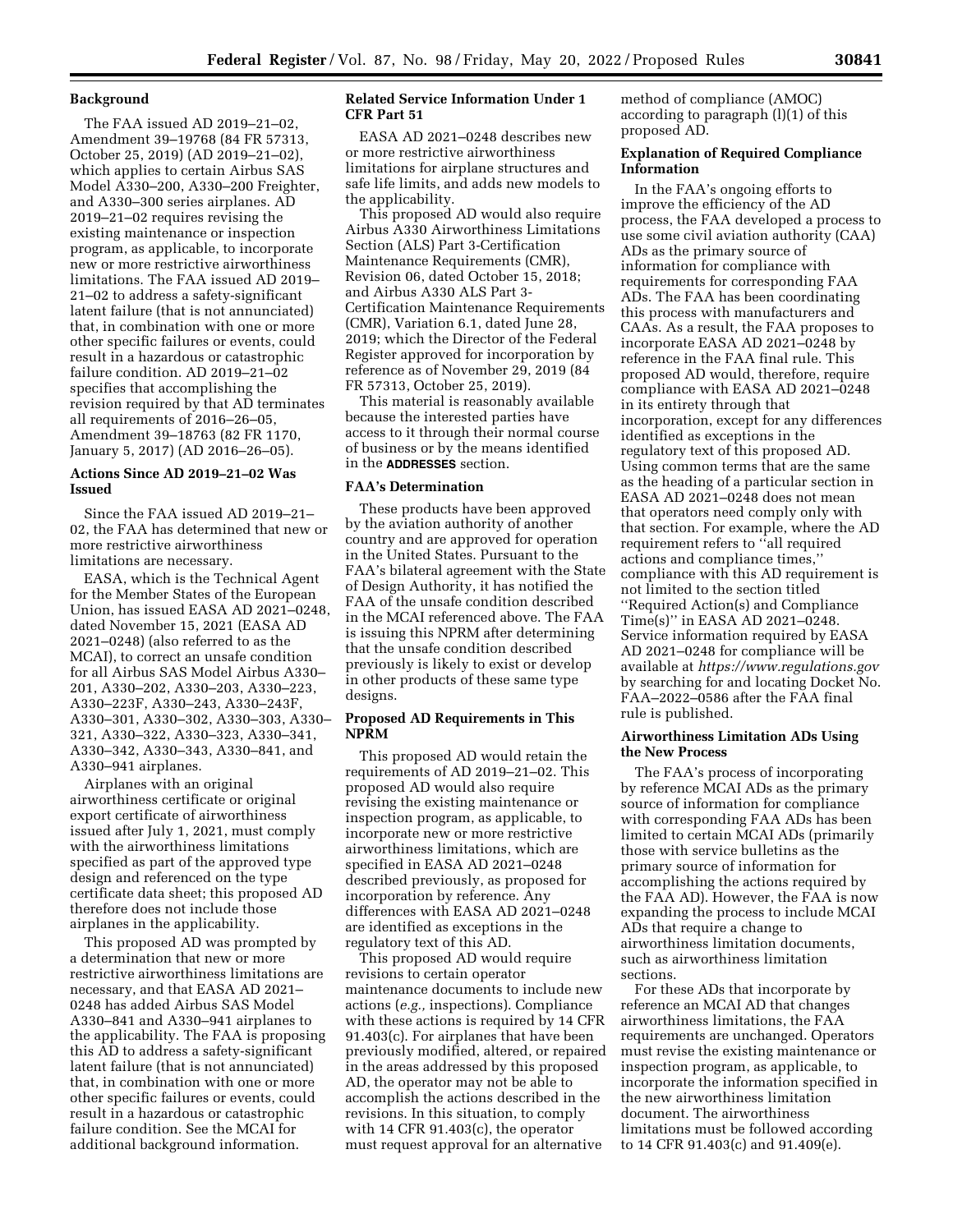The previous format of the airworthiness limitation ADs included a paragraph that specified that no alternative actions (*e.g.,* inspections) or intervals may be used unless the actions and intervals are approved as an AMOC in accordance with the procedures specified in the AMOCs paragraph under ''Additional FAA AD Provisions.'' This new format includes a ''New Provisions for Alternative Actions and Intervals'' paragraph that does not specifically refer to AMOCs, but operators may still request an AMOC to use an alternative action or interval.

# **Costs of Compliance**

The FAA estimates that this proposed AD affects 138 airplanes of U.S. registry. The FAA estimates the following costs to comply with this proposed AD:

The FAA estimates the total cost per operator for the retained actions from AD 2019–21–02 to be \$7,650 (90 workhours × \$85 per work-hour).

The FAA has determined that revising the existing maintenance or inspection program takes an average of 90 workhours per operator, although the agency recognizes that this number may vary from operator to operator. Since operators incorporate maintenance or inspection program changes for their affected fleet(s), the FAA has determined that a per-operator estimate is more accurate than a per-airplane estimate.

The FAA estimates the total cost per operator for the new proposed actions to be \$7,650 (90 work-hours  $\times$  \$85 per work-hour).

## **Authority for This Rulemaking**

Title 49 of the United States Code specifies the FAA's authority to issue rules on aviation safety. Subtitle I, section 106, describes the authority of the FAA Administrator. Subtitle VII: Aviation Programs, describes in more detail the scope of the Agency's authority.

The FAA is issuing this rulemaking under the authority described in Subtitle VII, Part A, Subpart III, Section 44701: General requirements. Under that section, Congress charges the FAA with promoting safe flight of civil aircraft in air commerce by prescribing regulations for practices, methods, and procedures the Administrator finds necessary for safety in air commerce. This regulation is within the scope of that authority because it addresses an unsafe condition that is likely to exist or develop on products identified in this rulemaking action.

# **Regulatory Findings**

The FAA determined that this proposed AD would not have federalism implications under Executive Order 13132. This proposed AD would not have a substantial direct effect on the States, on the relationship between the national Government and the States, or on the distribution of power and responsibilities among the various levels of government.

For the reasons discussed above, I certify this proposed regulation:

(1) Is not a ''significant regulatory action'' under Executive Order 12866, (2) Would not affect intrastate

aviation in Alaska, and

(3) Would not have a significant economic impact, positive or negative, on a substantial number of small entities under the criteria of the Regulatory Flexibility Act.

# **List of Subjects in 14 CFR Part 39**

Air transportation, Aircraft, Aviation safety, Incorporation by reference, Safety.

# **The Proposed Amendment**

Accordingly, under the authority delegated to me by the Administrator, the FAA proposes to amend 14 CFR part 39 as follows:

# **PART 39—AIRWORTHINESS DIRECTIVES**

■ 1. The authority citation for part 39 continues to read as follows:

**Authority:** 49 U.S.C. 106(g), 40113, 44701.

#### **§ 39.13 [Amended]**

■ 2. The FAA amends § 39.13 by: ■ a. Removing Airworthiness Directive 2016–26–05, Amendment 39–18763 (82 FR 1170, January 5, 2017); and Airworthiness Directive 2019–21–02, Amendment 39–19768 (84 FR 57313, October 25, 2019); and ■ b. Adding the following new airworthiness directive:

**Airbus SAS:** Docket No. FAA–2022–0586; Project Identifier MCAI–2021–01262–T.

#### **(a) Comments Due Date**

The FAA must receive comments on this airworthiness directive (AD) by July 5, 2022.

#### **(b) Affected ADs**

This AD replaces AD 2016–26–05, Amendment 39–18763 (82 FR 1170, January 5, 2017) (AD 2016–26–05); and AD 2019–21– 02, Amendment 39–19768 (84 FR 57313, October 25, 2019) (AD 2019–21–02).

#### **(c) Applicability**

This AD applies to Airbus SAS Model A330–201, –202, –203, –223, –223F, –243, –243F, –301, –302, –303, –321, –322, –323, –341, –342, –343, –841, and –941 airplanes, certificated in any category, with an original

airworthiness certificate or original export certificate of airworthiness issued on or before July 1, 2021.

## **(d) Subject**

Air Transport Association (ATA) of America Code 05, Time Limits/Maintenance Checks.

## **(e) Unsafe Condition**

This AD was prompted by a determination that new or more restrictive airworthiness limitations are necessary, and that new airplanes have been added to the applicability. The FAA is issuing this AD to address a safety-significant latent failure (that is not annunciated) that, in combination with one or more other specific failures or events, could result in a hazardous or catastrophic failure condition.

#### **(f) Compliance**

Comply with this AD within the compliance times specified, unless already done.

# **(g) Retained Revision of the Existing Maintenance or Inspection Program, With No Changes**

This paragraph restates the requirements of paragraph (g) of AD 2019–21–02, with no changes. For Model A330–201, –202, –203, –223, –223F, –243, –243F, –301, –302, –303, –321, –322, –323, –341, –342, and –343 airplanes with an original airworthiness certificate or original export certificate of airworthiness issued on or before October 15, 2018: Within 90 days after November 29, 2019 (the effective date of AD 2019–21–02), revise the existing maintenance or inspection program, as applicable, to incorporate the information specified in Airbus A330 Airworthiness Limitations Section (ALS) Part 3—Certification Maintenance Requirements (CMR), Revision 06, dated October 15, 2018, as supplemented by Airbus A330 ALS Part 3—Certification Maintenance Requirements (CMR), Variation 6.1, dated June 28, 2019. The initial compliance times for doing the tasks is at the time specified in Airbus A330 Airworthiness Limitations Section (ALS) Part 3—Certification Maintenance Requirements (CMR), Revision 06, dated October 15, 2018, as supplemented by Airbus A330 ALS Part 3—Certification Maintenance Requirements (CMR), Variation 6.1, dated June 28, 2019, or within 90 days after November 29, 2019, whichever occurs later. Accomplishing the revision of the existing maintenance or inspection program required by paragraph (i) of this AD terminates the requirements of this paragraph.

#### **(h) Retained No Alternative Actions or Intervals, With a New Exception**

This paragraph restates the requirements of paragraph (h) of AD 2019–21–02, with a new exception. Except as required by paragraph (i) of this AD, after the maintenance or inspection program has been revised as required by paragraph (g) of this AD, no alternative actions (*e.g.,* inspections) or intervals may be used unless the actions or intervals are approved as an alternative method of compliance (AMOC) in accordance with the procedures specified in paragraph (l)(1) of this AD.